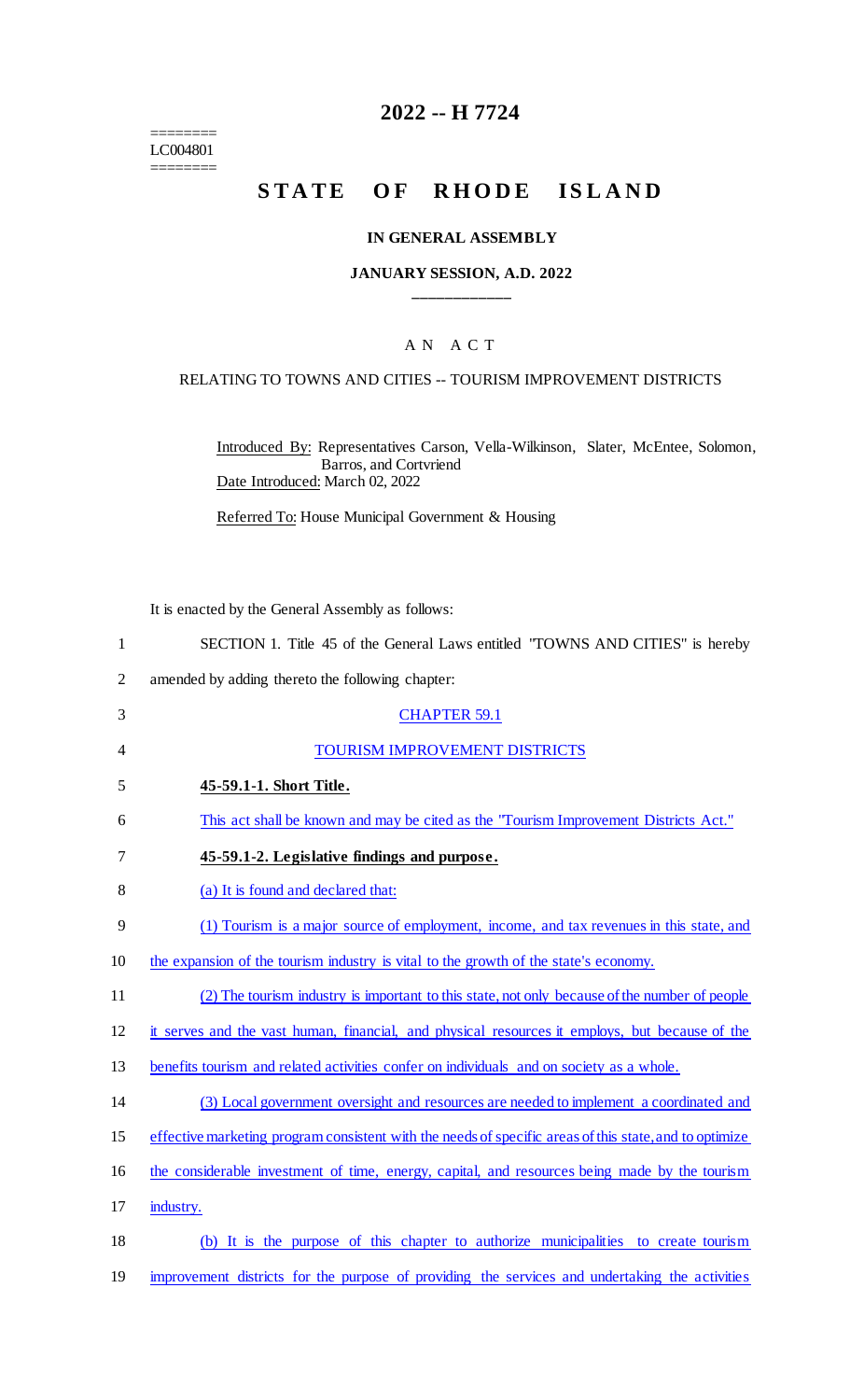- described in this chapter to supplement, not supplant, existing funding provided by the state and
- municipalities implementing a tourism investment district.
- **45-59.1-3. Definitions.**
- 4 As used in this chapter:
- (1) "Activity" means any programs or services provided for the purpose of conferring
- specific benefits upon the businesses that are located in the tourism improvement district and to
- which an assessment is charged.
- (2) "Assessment" means a levy for the purpose of providing activities and improvements
- that will provide benefits to businesses located within a tourism improvement district that are
- 10 subject to the tourism improvement district assessment. Assessments may be based on a percent of
- gross business revenue, a fixed dollar amount per transaction, or any other reasonable method based
- upon benefit, and approved by the municipality.
- (3) "Authorizing resolution" means a resolution adopted by the municipality that authorizes
- the formation or renewal of a tourism improvement district and the levying of assessments.
- (4) "Business" means any business establishment of the type or class that is described in
- the tourism improvement district plan and the authorizing resolution.
- (5) "Business owner"means any person recognized by the municipality as the owner of the
- business. The municipality has no obligation to obtain other information as to the ownership of
- 19 businesses, and its determination of ownership shall be final and conclusive for the purposes of this
- chapter. Wherever this chapter requires the signature of the business owner, the signature of the
- 21 authorized representative of the business owner shall be sufficient.
- (6) "Improvement" means an acquisition, construction, installation, or maintenance
- 23 relating to tangible property, with an estimated useful life of five (5) years or more that is designed
- 24 to provide benefits to assessed businesses.
- (7) "Lead municipality" means the municipality in which the tourism improvement district
- 26 plan is filed for the establishment of a tourism improvement district where such district includes
- more than one municipality.
- (8) "Municipality" means any city or town in the State of Rhode Island.
- (9) "Owners' association" means a new or existing nonprofit corporation charged with
- promoting tourism within the area of the tourism improvement district that is under contract with
- the municipality to administer the tourism improvement district and implement activities and
- improvements specified in the tourism improvement district plan.
- (10) "Tourism improvement district" means a tourism improvement district established
- pursuant to this chapter.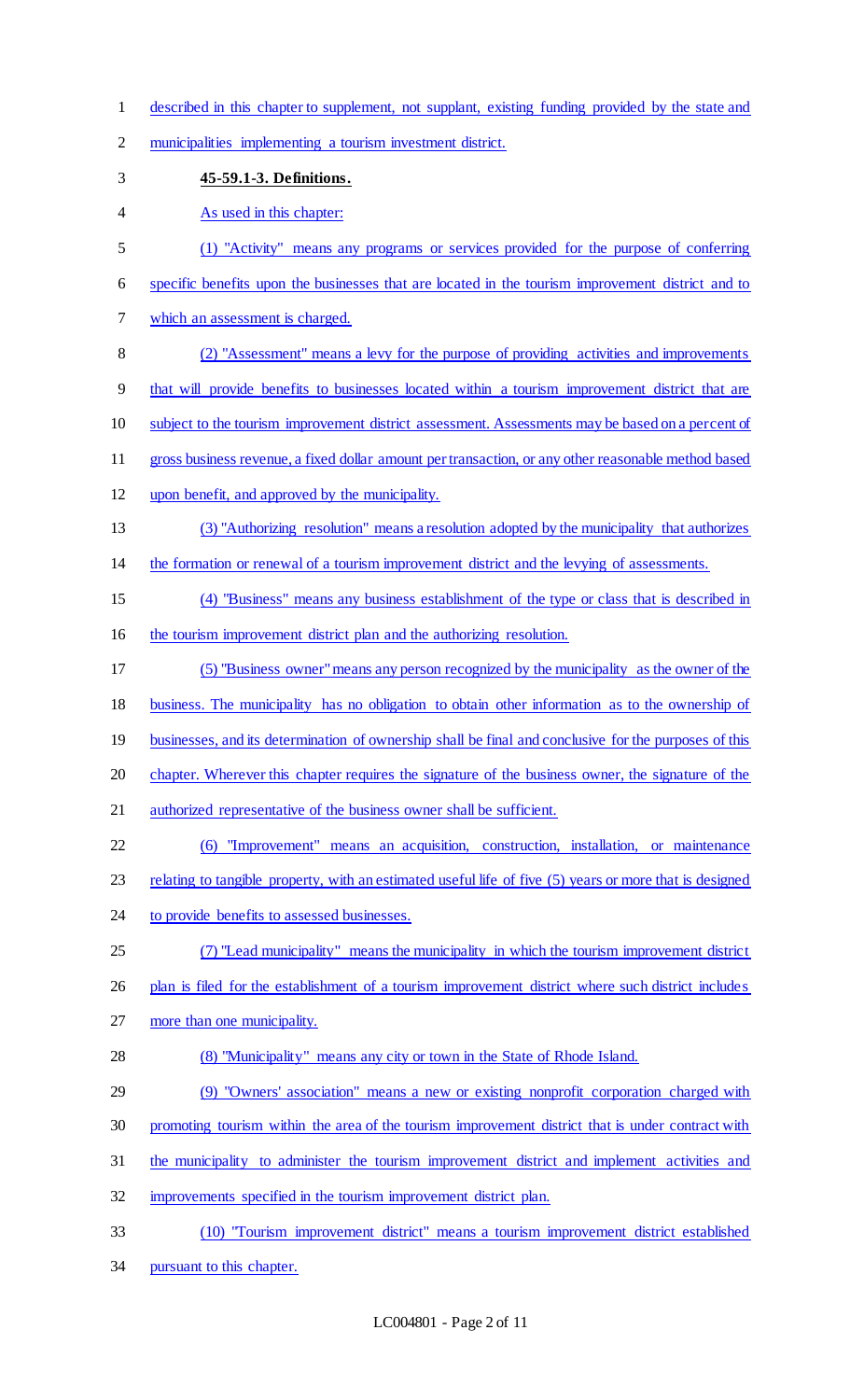| $\mathbf{1}$   | $(11)$ "Tourism improvement district plan" means a plan as prescribed in § 45-59.1-5.               |
|----------------|-----------------------------------------------------------------------------------------------------|
| $\overline{2}$ | 45-59.1-4. Boundaries of a tourism improvement district -- Requirement of consent.                  |
| 3              | (a) Municipalities may create tourism improvement districts pursuant to this chapter.               |
| $\overline{4}$ | (b) A municipality may form a tourism improvement district that assesses any business               |
| 5              | located within the boundaries as determined by the municipality. Should any lead municipality       |
| 6              | choose to include other municipalities within the boundaries of a tourism improvement district,     |
| 7              | each participating municipality must provide written consent from the governing body of each        |
| 8              | participating municipality. In the event there are multiple consenting municipalities,<br>upon      |
| 9              | successful receipt of consent from all participating municipalities, the lead municipality shall    |
| 10             | govern and administer the tourism improvement district.                                             |
| 11             | (c) The boundaries of any proposed tourism improvement district may overlap with the                |
| 12             | boundaries of another tax, assessment, or special tax assessment area or management district        |
| 13             | created pursuant to Rhode Island law.                                                               |
| 14             | 45-59.1-5. Contents of tourism improvement district plan.                                           |
| 15             | A tourism improvement district plan shall include, but not be not limited to, all of the            |
| 16             | following:                                                                                          |
| 17             | (1) A map that identifies the tourism improvement district boundaries in sufficient detail          |
| 18             | to allow a business owner to reasonably determine whether a business is located within the tourism  |
| 19             | improvement district boundaries. The boundaries of a tourism improvement district may overlap       |
| 20             | with other tourism improvement districts established pursuant to this chapter.                      |
| 21             | (2) The name of the proposed tourism improvement district.                                          |
| 22             | (3) The name of the owners' association.                                                            |
| 23             | (i) Where a newly formed nonprofit corporation is designated as the owners' association,            |
| 24             | the certificate of incorporation or bylaws shall provide that the owners' association's governing   |
| 25             | board shall be composed of a majority of business owners, or their authorized representatives, who  |
| 26             | pay the tourism improvement district assessment.                                                    |
| 27             | (ii) Where an existing nonprofit corporation is designated as the owners' association, the          |
| 28             | nonprofit shall create a committee composed of a majority of businesses owners, or their authorized |
| 29             | representatives, who shall be charged with managing the funds raised by the tourism improvement     |
| 30             | district and fulfilling the obligations of the tourism improvement district plan.                   |
| 31             | (iii) The owners' association shall have full discretion to select the specific activities and      |
| 32             | improvements within the authorized parameters of the tourism improvement district plan that shall   |
| 33             | be funded with tourism improvement district assessment revenue.                                     |
| 34             | (4) The activities and improvements proposed for each year of operation of the tourism              |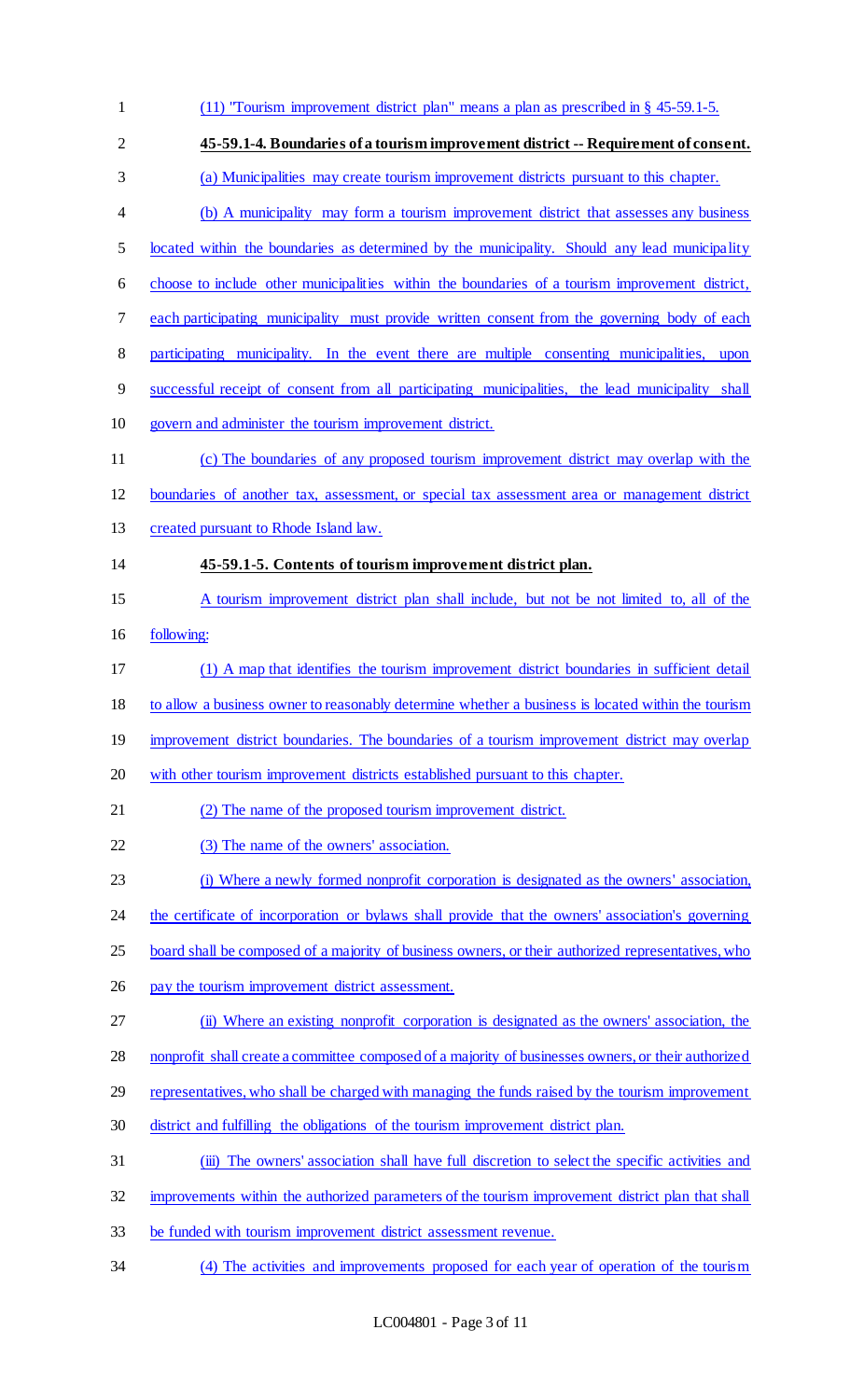improvement district and the estimated cost thereof. If the activities and improvements proposed for each year of operation are the same, a description of the first year's proposed activities and improvements and a statement that the same activities and improvements are proposed for subsequent years shall satisfy the requirements of this subsection. (5) The estimated annual amount proposed to be expended for activities and improvements during each year of operation of the tourism improvement district. This amount may be estimated based upon the assessment rate. If the estimated annual amount proposed to be expended in each year of operation of the tourism improvement district is not significantly different, the amount proposed to be expended in the initial year and a statement that a similar amount applies to subsequent years shall satisfy the requirements of this subsection. (6) The proposed source or sources of financing, including the proposed method and basis of levying the assessment in sufficient detail to allow each business owner to calculate the amount 13 of the assessment to be levied against their business. The tourism improvement district plan may set forth increases in assessments for any year of operation of the tourism improvement district. Any business of the type or class of businesses that are subject to the assessment that commences operations during the tourism improvement district's term shall be subject to the assessment. (7) The time and manner of collecting the assessments and any interest or penalties for non-payment. 19 (8) The specific number of years in which assessments will be levied. In a new tourism improvement district, the maximum number of years shall be ten (10). Upon renewal, a district

21 shall have a term not to exceed twenty (20) years. The tourism improvement district plan may set

forth specific increases in assessments for each year of operation of the district;

(9) Any proposed rules to be applicable to the tourism improvement district.

- 24 (10) A definition describing the types or classes of businesses to be included in the tourism
- improvement district and subject to the tourism improvement district assessment.

 **45-59.1-6. Initiation of proceedings -- Petition for a proposed tourism improvement district.** 

- 28 (a) Upon submission to the clerk of a municipality of a written petition, the municipality may initiate proceedings to form a tourism improvement district by adopting a resolution expressing its intention to form a tourism improvement district. The written petition may be signed
- by either:
- (1) Business owners or their authorized representatives who will pay sixty percent (60%) or more of the assessments proposed to be levied; or
- (2) Business owners or their authorized representatives who constitute sixty percent (60%)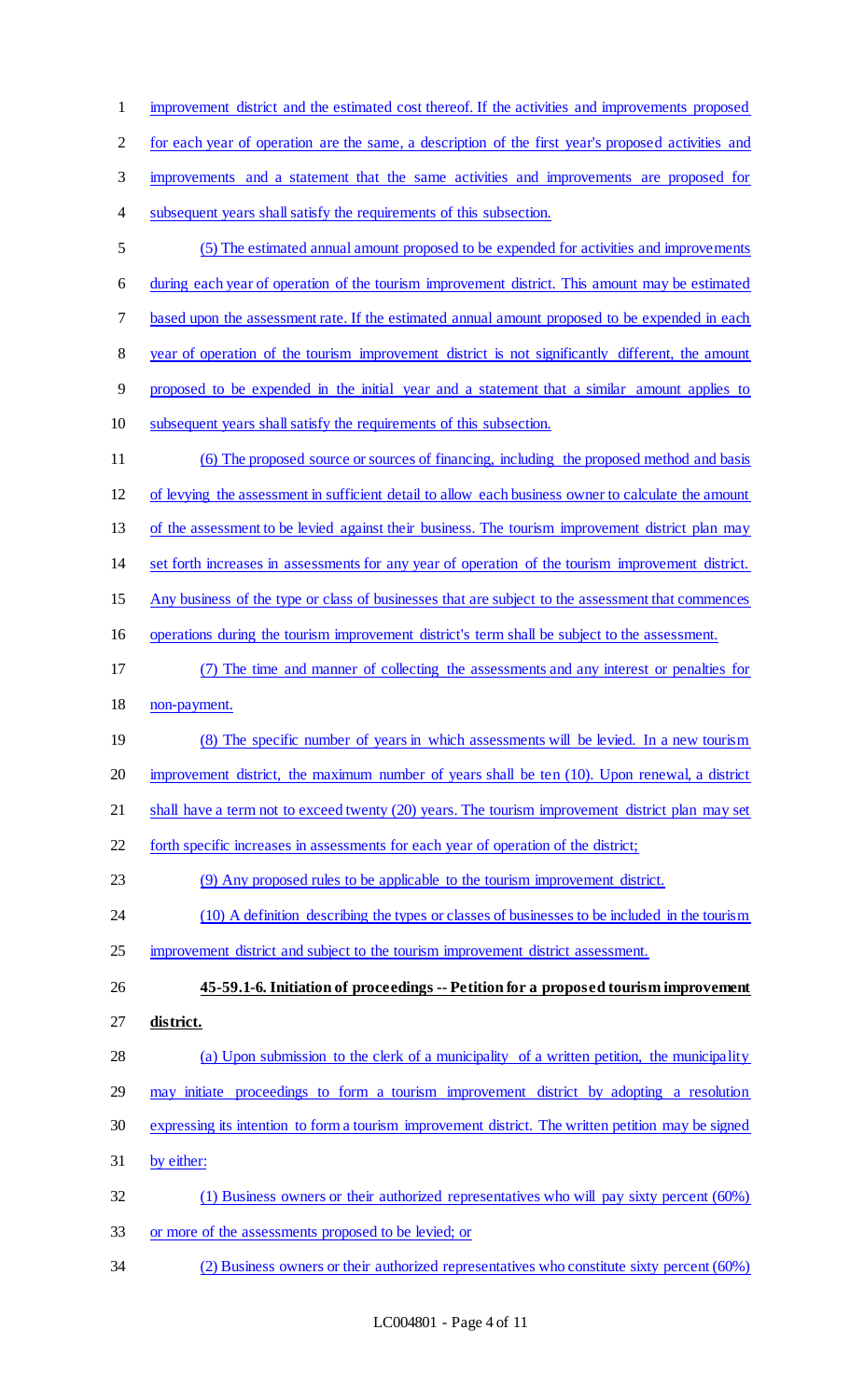(b) The petition of business owners required under subsection (a) of this section shall include a summary of the tourism improvement district plan. That summary shall include all of the following: (1) A map showing the boundaries of the tourism improvement district. (2) The types or classes of businesses that will be subject to the assessment. (3) The assessment rate for the types or classes of business that will be subject to the assessment. (4) Information specifying where the complete tourism improvement district plan can be obtained. (5) Information specifying that the complete tourism improvement district plan shall be furnished upon request. **45-59.1-7. Hearing on establishment or renewal.**  (a) If the municipality has received a successful petition pursuant to § 45-59.1-6, the municipality shall hold a public hearing on the establishment or renewal of the tourism improvement district prior to adoption of the authorizing resolution. Notice of the public hearing shall be mailed to the owners of the businesses proposed to be subject to the assessment. (b) The municipality shall provide at least thirty (30) days' written notice of the public 19 hearing at which the municipality proposes to establish or renew the tourism improvement district and levy the assessment. 21 (c) A protest may be made by any business owner that will be subject to the proposed assessment. Every protest shall be in writing and shall be filed with the municipality at or before 23 the time fixed for the public hearing. The municipality may waive any irregularity in the form or 24 content of any written protest. A written protest may be withdrawn in writing at any time before 25 the conclusion of the public hearing. Each written protest shall contain a description of the business 26 in which the person subscribing the protest is interested that shall be sufficient to identify the business and, if a person subscribing is not shown on the official records of the municipality as the

or more of the total rooms within the tourism improvement district.

28 owner of the business, the protest shall contain or be accompanied by written evidence that the person subscribing is the owner of the business or the authorized representative. A written protest 30 that does not comply with this section shall not be counted in determining a majority protest. If written protests are received from sixty percent (60%) or more of business owners or their authorized representatives, as determined via the same majority calculation method chosen in § 45- 59.1-6, and protests are not withdrawn so as to reduce the protests to less than sixty percent (60%),

the municipality shall not levy the assessment.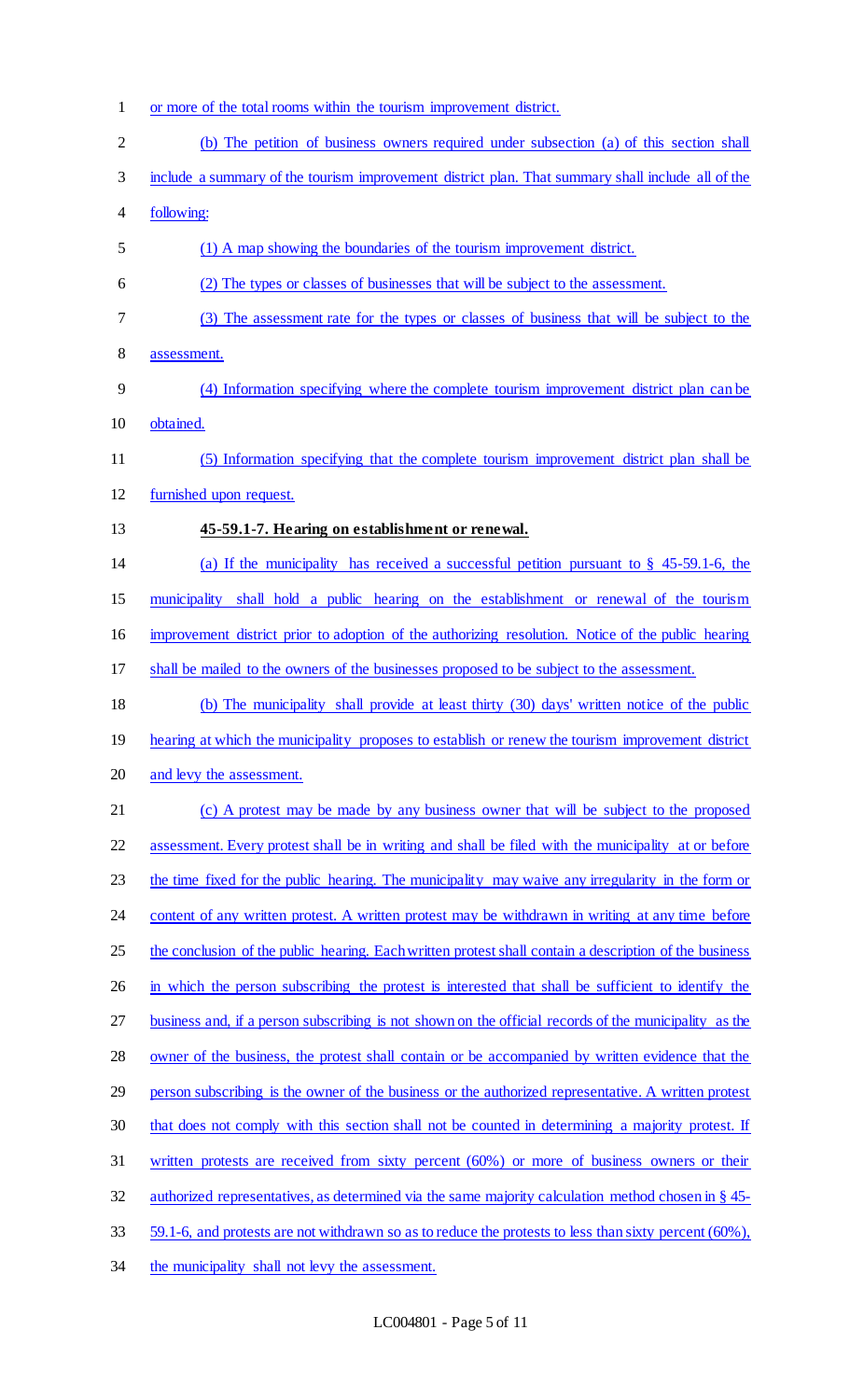- (d) If a tourism improvement district includes multiple municipalities or portions thereof,
- the notice and hearing process set forth in this section shall be conducted by the lead municipality.
- 
- **45-59.1-8. Changes to proposed assessment.**
- At the conclusion of the public hearing to establish or renew a tourism improvement district, the municipality may adopt, revise, change, reduce, or modify the proposed assessments, the boundaries of the tourism improvement district, or the types or classes of businesses within the tourism improvement district that would be subject to the assessment. Proposed assessments may only be revised by reducing them, either independently or together in a uniform manner. The proposed tourism improvement district boundary may only be revised to exclude territory that will not benefit from the proposed activities and improvements. The types or classes of businesses that 11 will be subject to the proposed assessment may only be revised to exclude the business types or classes that will not benefit from the proposed activities and improvements. Any modifications, revisions, reductions, or changes to the proposed tourism improvement district plan shall be reflected in the tourism improvement district plan prior to the municipality's adoption of the resolution creating or renewing the tourism improvement district. **45-59.1-9. Authorizing resolution.**  (a) If the municipality, following the public hearing, decides to establish or renew a proposed tourism improvement district, the municipality shall adopt an authorizing resolution that
- shall include, but is not limited to, all of the following:
- (1) A brief description of the proposed activities and improvements, the amount of the 21 proposed assessment, a statement as to the types or classes of businesses that will be subject to the assessment, and a description of the exterior boundaries of the tourism improvement district, which 23 may be made by reference to any plan or map that is on file with the municipality. The descriptions
- 24 and statements need not be detailed and shall be sufficient if they enable an owner to generally
- 25 identify the nature and extent of the activities and improvements and the location and extent of the
- tourism improvement district.
- (2) The time and place where the public hearing was held concerning the establishment or 28 renewal of the tourism improvement district.
- (3) A determination regarding any protests received. The municipality shall not establish
- or renew the tourism improvement district or levy assessments if a majority protest was received
- as described in § 45-59.1-7(c).
- (4) A statement that the businesses in the tourism improvement district established by the
- resolution shall be subject to any amendments to this chapter.
- (5) A statement that the activities and improvements to be conferred on businesses in the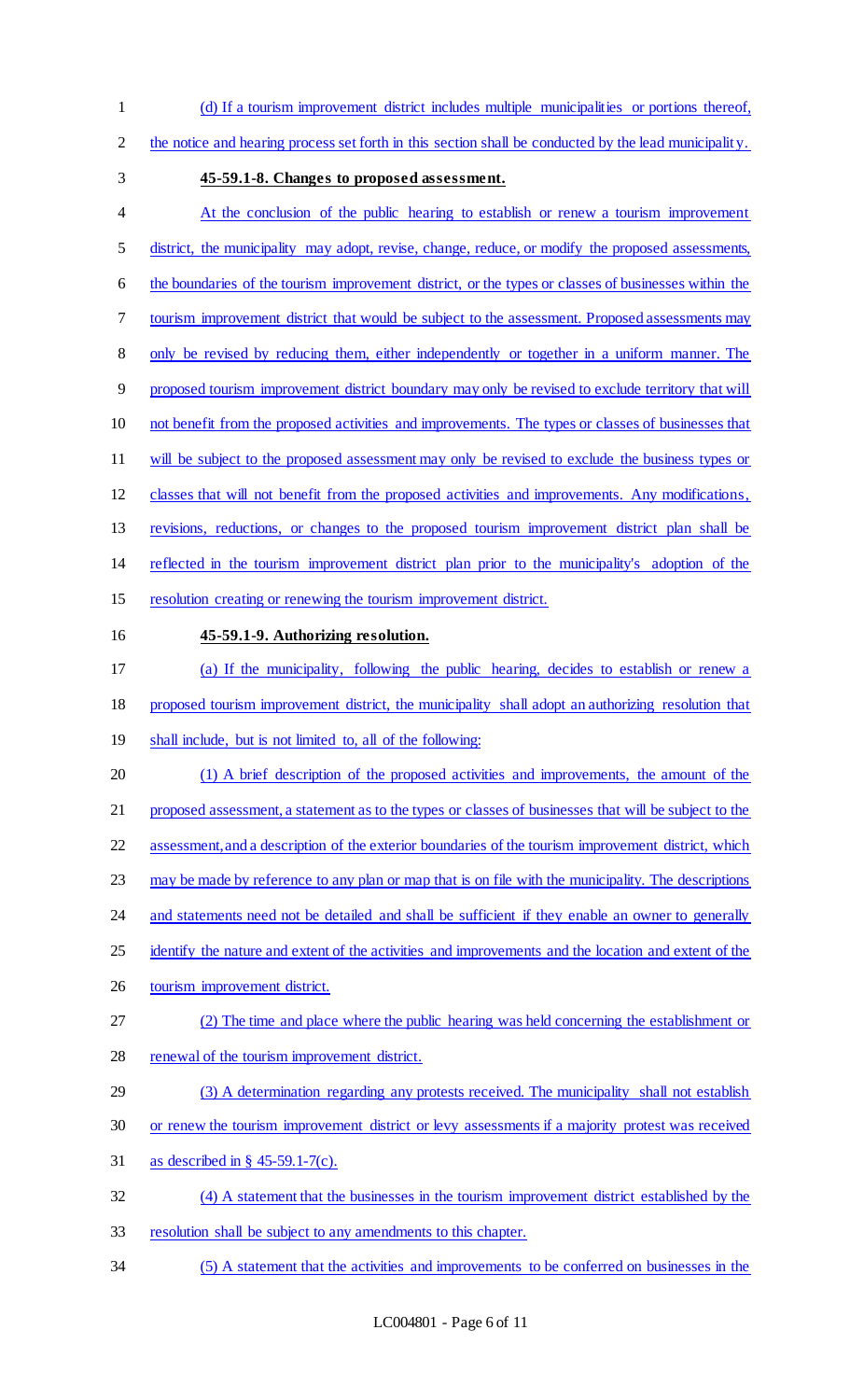assessments within a tourism improvement district shall not be used for any purpose other than the purposes specified in the tourism improvement district plan, as authorized or modified by the municipality at the hearing concerning establishment or renewal of the tourism improvement district. (6) A finding that the businesses within the tourism improvement district will benefit from the activities and improvements funded by the tourism improvement district assessments. (b) The adoption of the authorizing resolution shall constitute the levy of assessments in each of the years referred to in the tourism improvement district plan. **45-59.1-10. Expiration of tourism improvement district term.**  11 If a tourism improvement district expires due to the term specified in § 45-59.1-5(a)(8), a new tourism improvement district plan may be created and the tourism improvement district may be renewed pursuant to this chapter. **45-59.1-11. Time and manner of collection of assessments -- Delinquent payments.**  (a) The collection of the assessments levied pursuant to this chapter shall be made at the time and in the manner set forth by the municipality in the authorizing resolution. All delinquent 17 payments for assessments levied pursuant to this chapter may be charged interest and penalties. (b) Any delinquent payments for assessments, along with any interest or penalties, shall 19 constitute a debt owed the municipality and may be collectable by the municipality as a debt under  $20 \frac{\text{law}}{\text{law}}$ . 21 (c) Any delinquent payments for assessments, interest, or penalties recovered under this section shall be expended in the same manner as provided in the authorizing resolution for proceeds 23 of the assessment. **45-59.1-12. Validity of assessment.**  The validity of an assessment levied under this chapter shall not be contested in any action or proceeding unless the action or proceeding is commenced within thirty (30) days after the authorizing resolution is adopted pursuant to § 45-59.1-9. Any appeal from a final judgment in an action or proceeding shall be perfected within thirty (30) days after the entry of judgment. **45-59.1-13. Certification to establish levels of services and funding.**  The tourism improvement district is intended to provide supplemental funding and services and not to supplant existing funding or services. After establishing a tourism improvement district, the municipality shall not decrease the level of publicly funded tourism promotion services in a tourism improvement district existing prior to the creation of such tourism improvement district. **45-59.1-14. Modification to the tourism improvement district plan.** 

tourism improvement district will be funded by the proceeds of assessments. The revenue from the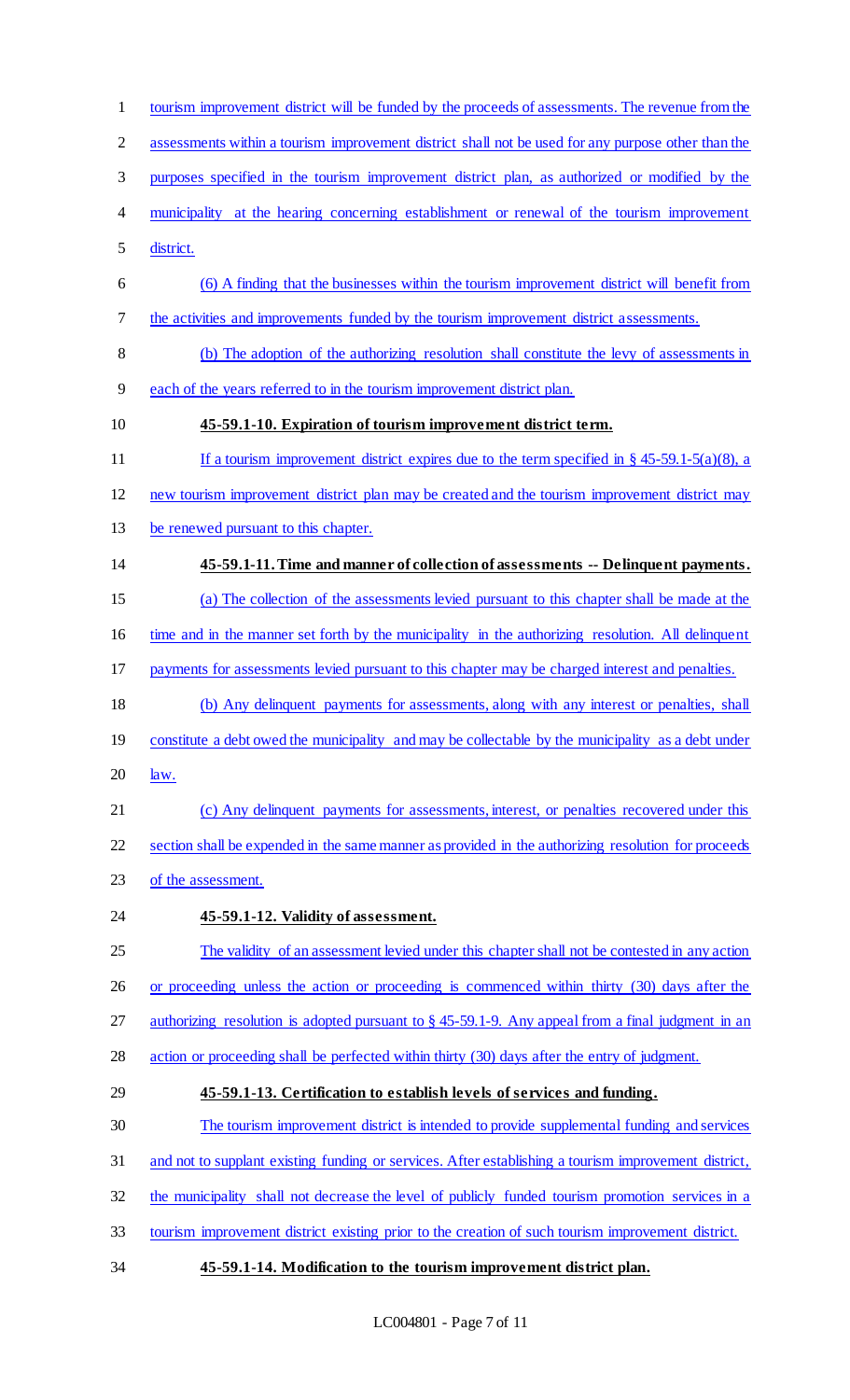| $\mathbf{1}$   | (a) The owners' association, at any time, may request that the municipality modify the                  |
|----------------|---------------------------------------------------------------------------------------------------------|
| $\overline{c}$ | tourism improvement district plan. Any modification of the tourism improvement district plan shall      |
| 3              | be made pursuant to this chapter. The tourism improvement district plan shall not be modified,          |
| 4              | except by the request of the owners' association and only in the manner requested by the owners'        |
| 5              | association.                                                                                            |
| 6              | (b) Upon the written request of the owners' association, the municipality may modify the                |
| 7              | tourism improvement district plan by adopting a resolution determining to make the modifications        |
| $8\,$          | after conducting one public hearing on the proposed modifications. If the modification includes the     |
| 9              | levy of a new or increased assessment or the expansion of the tourism improvement district's            |
| 10             | geographic boundaries, the municipality shall comply with all procedures required for                   |
| 11             | establishment of a new tourism improvement district provided by this chapter. Notice of all other       |
| 12             | public hearings pursuant to this section shall comply with both of the following:                       |
| 13             | (1) The resolution of intention to modify shall be published once at least seven (7) days               |
| 14             | before the public hearing in a newspaper of general circulation in the municipality.                    |
| 15             | (2) A complete copy of the resolution of intention to modify shall be mailed by first class             |
| 16             | mail, at least ten (10) days before the public hearing, to each business owner affected by the          |
| 17             | proposed modification.                                                                                  |
| 18             | (c) The municipality shall adopt a resolution of intention to modify which states the                   |
| 19             | proposed modification prior to the public hearing required by this section. The public hearing shall    |
| 20             | be held not more than ninety (90) days after the adoption of the resolution of intention to modify.     |
| 21             | 45-59.1-15. Reports.                                                                                    |
| 22             | (a) The owners' association shall cause to be prepared a report for each fiscal year, except            |
| 23             | the first year, for which assessments are to be levied and collected to pay the costs of the activities |
| 24             | described in the report. The owners' association's first report shall be due ninety (90) days after the |
| 25             | first year of operation of the tourism improvement district.                                            |
| 26             | (b) The report shall be filed with the municipality and shall refer to the tourism                      |
| 27             | improvement district by name, specify the fiscal year to which the report applies, and, with respect    |
| 28             | to that fiscal year, shall contain all of the following information:                                    |
| 29             | (1) The activities and improvements to be provided for that fiscal year.                                |
| 30             | (2) An estimate of the cost of providing the activities and improvements for that fiscal year.          |
| 31             | (3) The method and basis of levying the assessments in sufficient detail to allow each                  |
| 32             | business owner to estimate the amount of the assessment to be levied against his or her business        |
| 33             | for that fiscal year.                                                                                   |
| 34             | (4) The estimated amount of any surplus or deficit revenues to be carried over from a                   |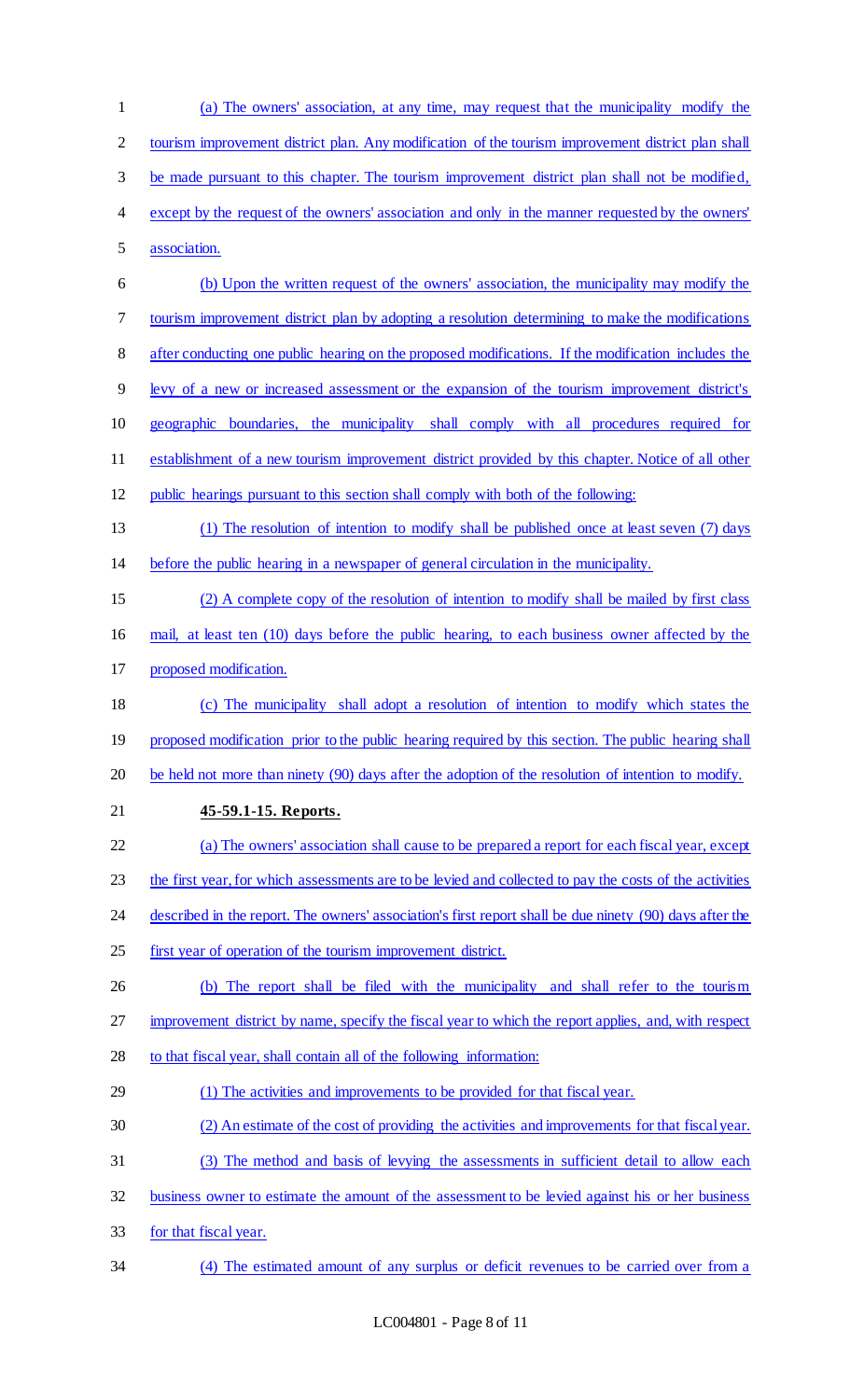- previous fiscal year. 2 (c) The municipality may approve the report as filed by the owners' association or may 3 make recommendations for approval to the annual report within forty-five (45) days of receiving 4 the annual report. The annual report shall be final and approved within ninety (90) days following its submission by the owners' association to the municipality. **45-59.1-16. Renewal of tourism improvement district.**  (a) Any tourism improvement district previously established whose term has expired, or will expire, may be renewed by following the procedures for establishment as provided in this chapter. (b) Upon renewal, any remaining revenues derived from assessments, or any revenues derived from the sale of assets acquired with the revenues, shall be transferred to the renewed tourism improvement district. (c) There is no requirement that the boundaries, assessments, activities, or improvements of a renewed tourism improvement district be the same as the original or prior tourism improvement district. **45-59.1-17. Dissolution of district.**  (a) A tourism improvement district established or extended pursuant to this chapter may be dissolved by adoption of a resolution by the municipality pursuant to this section when there is no 19 indebtedness, outstanding and unpaid, incurred to accomplish any of the purposes of the tourism improvement district, and when either of the following circumstances apply: (1) The municipality finds there has been misappropriation of funds or other malfeasance. (2) The municipality finds there has been a violation of law in connection with the management of the tourism improvement district. 24 (b) During each year of operation of the tourism improvement district, there shall be a thirty (30) day period in which businesses subject to the assessment may request dissolution of the 26 tourism improvement district. The first period shall begin two (2) years after the date of establishment of the tourism improvement district and shall continue for thirty (30) days. Each 28 successive year of operation of the tourism improvement district shall have such a thirty (30) day period. Upon the written petition of sixty percent (60%) or more of business owners or their authorized representatives, as determined via the same majority calculation method chosen in § 45- 59.1-6, the municipality shall pass a resolution of intention to disestablish the tourism improvement district. The municipality shall give public notice of any hearing on disestablishment. (c) The municipality shall adopt a resolution of intention to disestablish the tourism
	- improvement district prior to the public hearing required by this section. The resolution shall state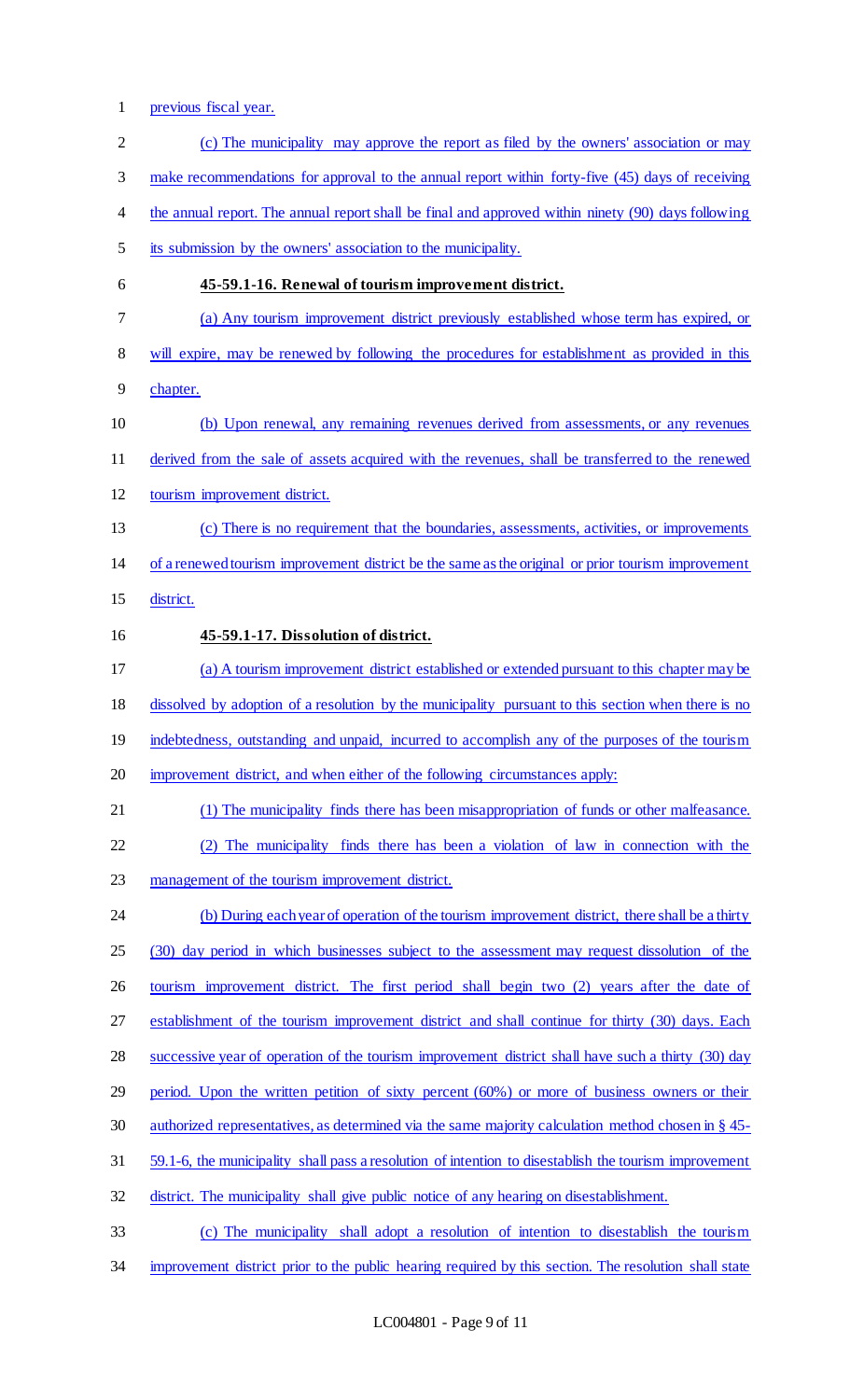the reason for the potential dissolution, shall state the time and place of the public hearing, and shall contain a proposal to dispose of any assets acquired with the revenues of the assessments levied within the tourism improvement district. The notice of the hearing on dissolution required 4 by this section shall be given by mail to the owner of each business subject to assessments in the tourism improvement district. The municipality shall conduct the public hearing not less than thirty (30) days after mailing the notice to the business owners. The public hearing shall be held not more 7 than sixty (60) days after the adoption of the resolution of intention. At the conclusion of the public hearing, the municipality shall adopt a resolution dissolving the tourism improvement district. (d) After holding a noticed hearing, the municipality shall notify the owners' association to 10 remedy the findings of the municipality within thirty (30) days. Such public hearing shall be held 11 and notice given to the benefited businesses and the owners' association not less than thirty (30) days prior to the hearing. If the owners' association does not remedy the violations within thirty (30) days of notification, or the municipality has not approved a plan to remedy the violation, at the conclusion of a hearing conducted under this section, the municipality may vote to terminate the tourism improvement district. **45-59.1-18. Remaining revenues.**  17 Upon the dissolution or expiration without renewal of a tourism improvement district, any remaining revenues, after all outstanding debts are paid, derived from the levy of assessments, or 19 derived from the sale of assets acquired with the revenues, shall be spent in accordance with the tourism improvement district plan or shall be refunded to the owners of the businesses then located 21 and operating within the tourism improvement district in which assessments were levied by applying the same method and basis that was used to calculate the assessments levied in the fiscal year in which the tourism improvement district is disestablished or expires. SECTION 2. This act shall take effect upon passage.

======== LC004801 ========